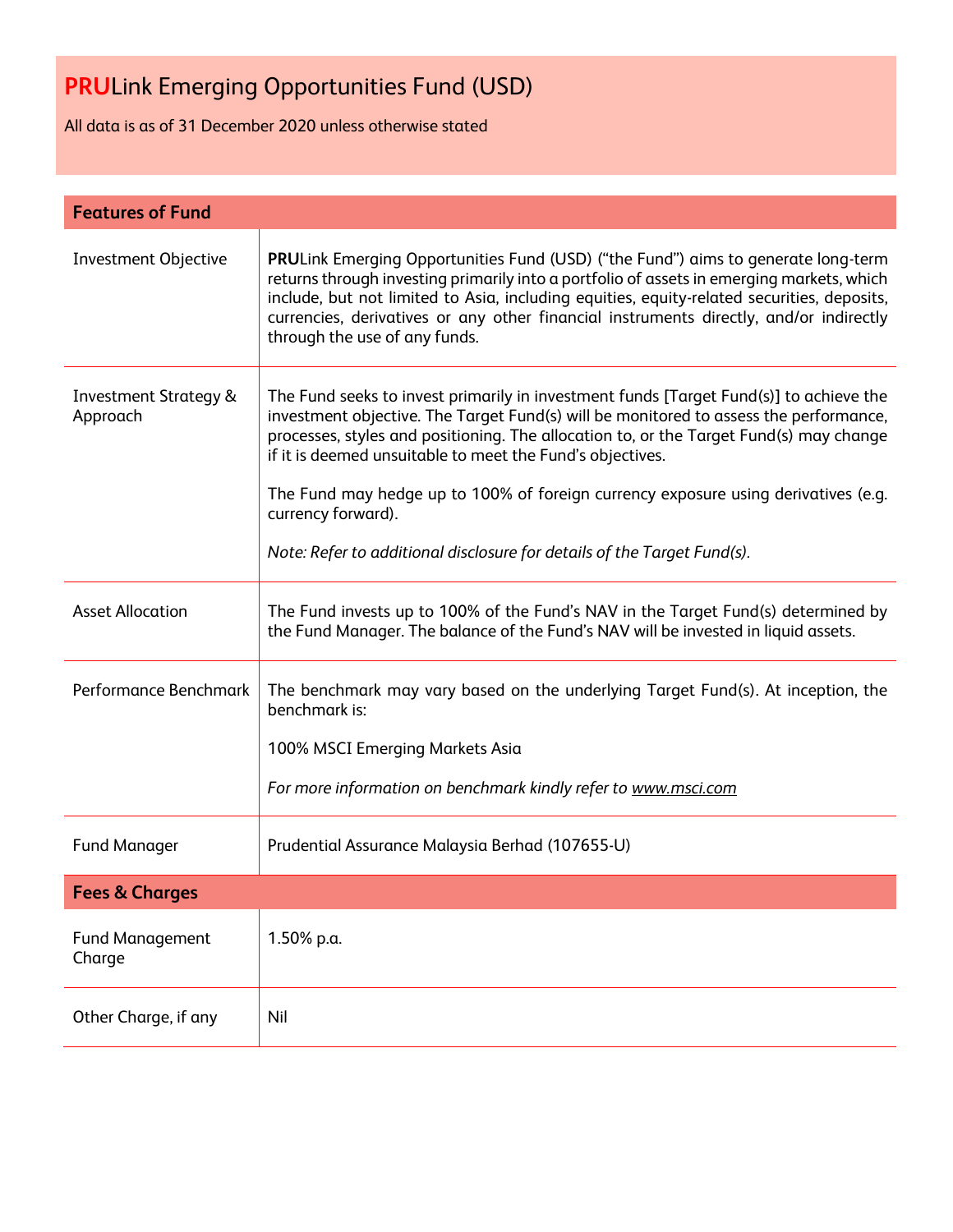All data is as of 31 December 2020 unless otherwise stated

### **Fund Performance**



**PRU**Link Emerging Opportunities Fund (USD) Vs. MSCI Emerging Markets Asia

**Notice: The graphs are included for illustrative purposes only. Past performance of The Fund is not an indication of its future performance.**

| Year | <b>Actual Performance</b><br><b>PRULink Emerging Opportunities Fund (USD)</b> | <b>Benchmark</b><br><b>100% MSCI Emerging Markets Asia</b> |
|------|-------------------------------------------------------------------------------|------------------------------------------------------------|
| 2019 | $5.78\%$ <sup>*</sup>                                                         | $711\%$ *                                                  |
| 2020 | 32.52%                                                                        | 28.37%                                                     |

\*Fund Performance is from fund launch date until year end of the same year (non-annualised return).

### *Source: Bloomberg, 31 December 2020*

Notice: Past performance is not an indication of its future performance. This is strictly the performance of the investment / underlying funds, and not the returns earned on the actual premiums paid of the investment-linked insurance product.

Basis of calculation of past performance:

$$
= \left(\frac{\text{Net Asset Value at the end of Year n}}{\text{Net Asset Value at the end of Year n} - 1}\right)\%
$$

### **Additional Disclosure for PRULink Emerging Opportunities Fund (USD)**

At inception, the Fund will invest into Schroder International Selection Fund Emerging Asia – USD Class A Accumulation ("Target Fund") which is managed by Schroder Investment Management (Singapore) Ltd.

The Target Fund aims to provide capital growth by investing in equity and equity related securities of companies in the emerging markets in Asia.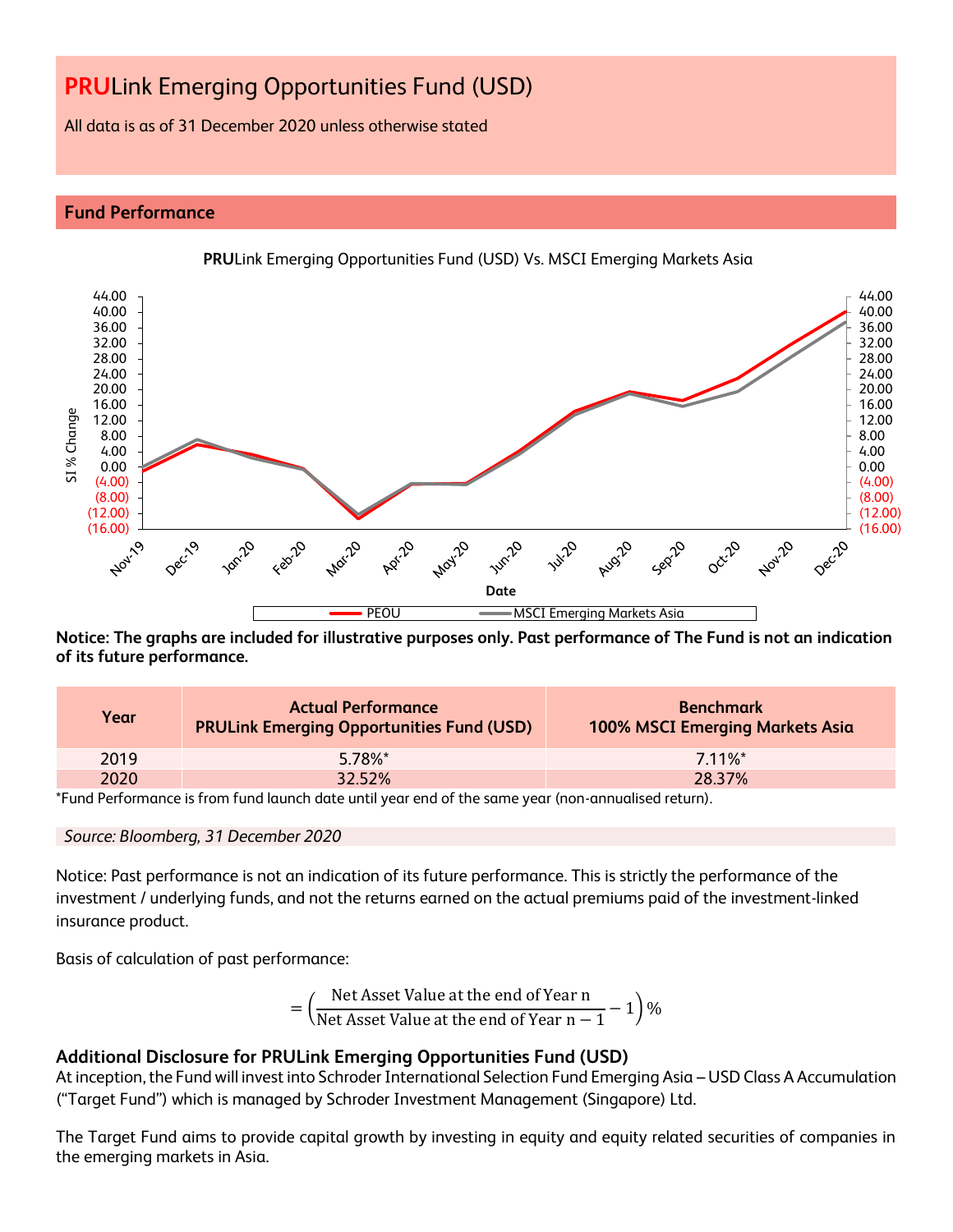### All data is as of 31 December 2020 unless otherwise stated

The Target Fund invests at least two-thirds of its assets in equity and equity related securities of companies in the emerging markets in Asia.

The Target Fund may invest directly in China B-Shares and China H-Shares and may invest less than 30% of its assets in China A-Shares through Shanghai-Hong Kong Stock Connect and Shenzhen-Hong Kong Stock Connect.

The Target Fund may use derivatives with the aim of reducing risk or managing the Fund more efficiently. The Target Fund may also invest in money market instruments and hold cash.

The fund performance for the underlying Schroder International Selection Fund Emerging Asia – USD Class A Accumulation as at 31 December 2020 is as follows:

| Year                   | 2020   | 2019   | 2018  | 2017  | 2016  | 2015                              | 2014 | 2013 | 2012 | 201'<br>£ |
|------------------------|--------|--------|-------|-------|-------|-----------------------------------|------|------|------|-----------|
| Net i<br>* Performance | 36.60% | 19.93% | 10.8% | 43.5% | 10.3% | 7.3%<br>$\blacksquare$<br>$\cdot$ | 8.5% | 0.6% | .0%  | 5.4%      |

*Note: The above return is for the Target Fund (USD Class A Accumulation) which is denominated in USD.*

*Source: Schroder Investment Management as of 31 December 2020*

Management fees may be charged at the Fund and/or Target Fund(s) level. Please note that you will be charged a maximum of 1.50% p.a., being the combined annual fund management charge at the Fund and Target Fund(s) levels. In addition, the Fund may incur hedging cost when derivatives (e.g. currency forward) are used for hedging purpose.

Target Fund(s) with investment strategies to invest in Exchange Traded Funds ("ETF") or other Collective Investment Schemes may incur additional expenses at the Target Fund(s) level which is taken as part of the investment strategy considerations to deliver the fund performance.

### **Investment Risks for PRULink Emerging Opportunities Fund (USD)**

The Fund is subjected to investment risks including the possible loss of the principal amount invested. The value of the units may fall as well as rise. In addition, the Fund is subjected to specific risk including and not limiting to:

### **General Risks when Investing in the Fund**

### **Market Risk**

Market risk refers to potential losses that may arise from adverse changes in the market conditions. Market conditions are generally, affected by, amongst others, economic and political stability. If the market which the Fund invests in suffers a downturn or instability due to adverse economic or political conditions, this may adversely impact the market prices of the investments of the Fund.

### **Liquidity Risk**

Liquidity risk refers to two scenarios. The first scenario is where an investment cannot be sold due to unavailability of a buyer for that investment. The second scenario is where the investment is thinly traded. Should the investments in the Target Fund(s) be thinly traded, this may cause the Fund to dispose the investment at an unfavorable price in the market and may adversely affect investor's investment. This risk may be mitigated through stringent security selection process.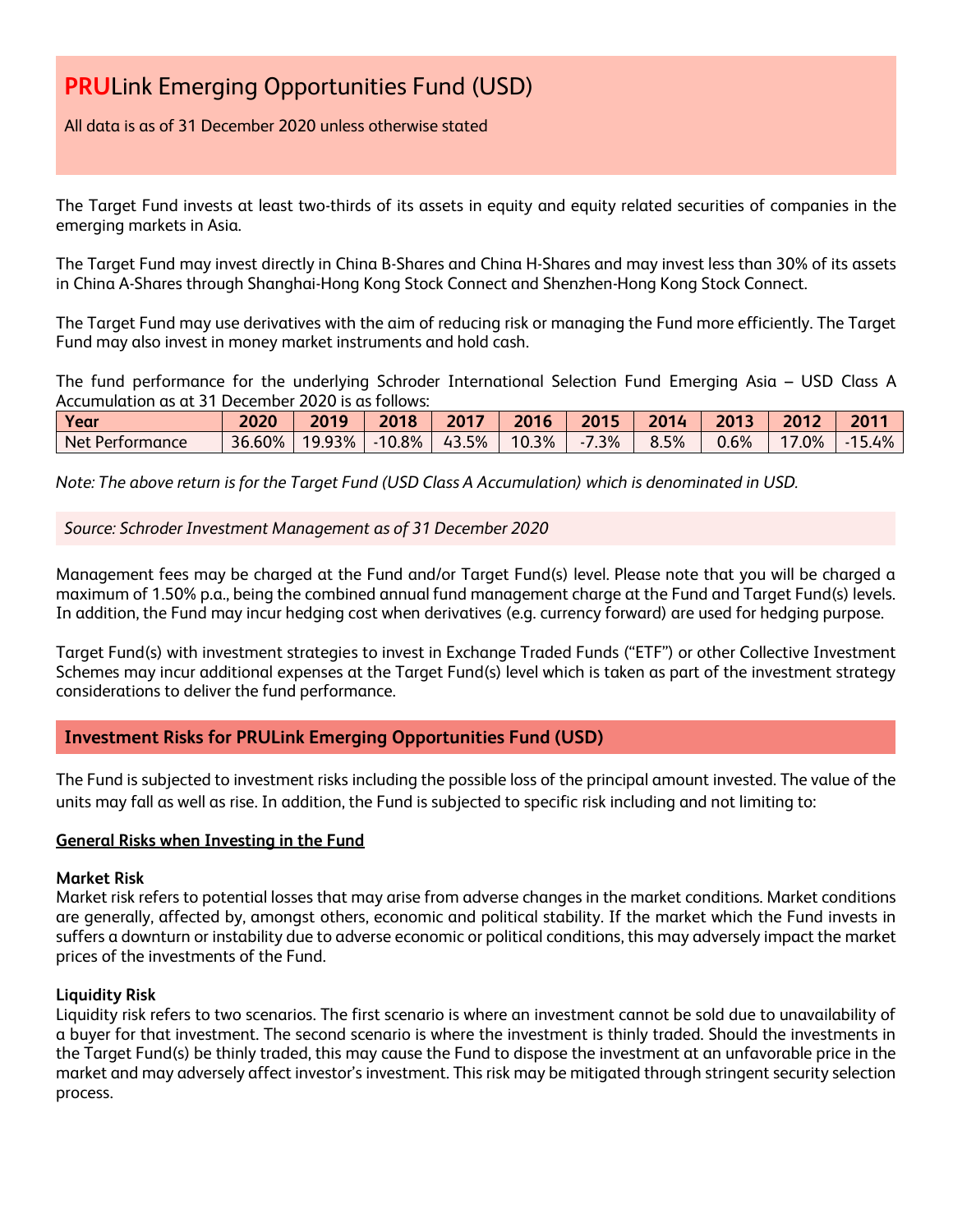All data is as of 31 December 2020 unless otherwise stated

### **Inflation Risk**

This refers to the likelihood that an investor's investments do not keep pace with inflation, thus, resulting in the investor's decreasing purchasing power even though the investment in monetary terms may have increased.

### **Interest Rate Risk**

Interest rate risk is a general risk affecting conventional funds. This is so even though conventional funds only invest in investments that are in accordance with the mandate. The reason for this is because a high level of interest rates will inevitably affect corporate profits and this will have an impact on the value of both equity and debt securities. This risk is crucial in a bond fund since a bond portfolio management depends on forecasting interest rate movements. Prices of bonds move inversely to interest rate movements therefore as interest rates rise, the prices of bond decrease and vice versa. Furthermore, bonds with longer maturity and lower profit rates are more susceptible to interest rate movements.

### **Credit / Default Risk**

Bonds are subject to credit / default risk in the event that the issuer of the instrument is faced with financial difficulties, which may decrease their credit worthiness. This in turn may lead to a default in the payment of principal and interest.

### **Risk of Non-Compliance**

This risk arises from non-compliance with laws, rules and regulations, prescribed practices and the management company's internal policies and procedures, for example, due to oversight by the management company. Such noncompliance may force the management company to sell down securities of the Fund at a loss to rectify the noncompliance and in turn may adversely affect the value of investors' investment in the Fund. To mitigate this risk, the Fund Manager has put in place internal controls to ensure its continuous compliance with laws, rules and regulations, prescribed practices and the Fund Manager's internal policies and procedures.

### **Concentration Risk**

This is the risk of a fund focusing a greater portion of its assets in a smaller selection of investments. The fall in price of a particular equity and / or fixed income investment will have a greater impact on the funds and thus greater losses. This risk may be minimized by the manager conducting even more rigorous fundamental analysis before investing in each security.

### **Management Company Risk**

The performance of the Fund depends on the experience, expertise and knowledge of the management company. Should there be lack of any of the above qualities by the management company, it may adversely affect the performance of the Fund.

### **Currency Risk**

The Fund is denominated in USD, while the Target Fund(s) may be denominated in other currencies. The performance of the Fund may be affected by movements in the exchange rate between the USD and the Target Fund(s)'s denominated currency. Where applicable, a currency hedging instrument or a currency hedged class of the Target Fund(s) may be used to minimise currency risk.

### **Derivatives Risk**

Derivatives (e.g. currency forward) may potentially be used to hedge against any risk that may be derived from investing in the Target Fund(s), such as, but not limited to, currency risk. The Fund may hedge up to 100% of foreign currency exposure using derivatives (e.g. currency forward).

### **Portfolio Risk**

The Fund is intended for investors who can accept the risks associated with investing primarily in the securities of the type held in the Fund. Investments in equities will be subject to the risks associated with equity and equity-related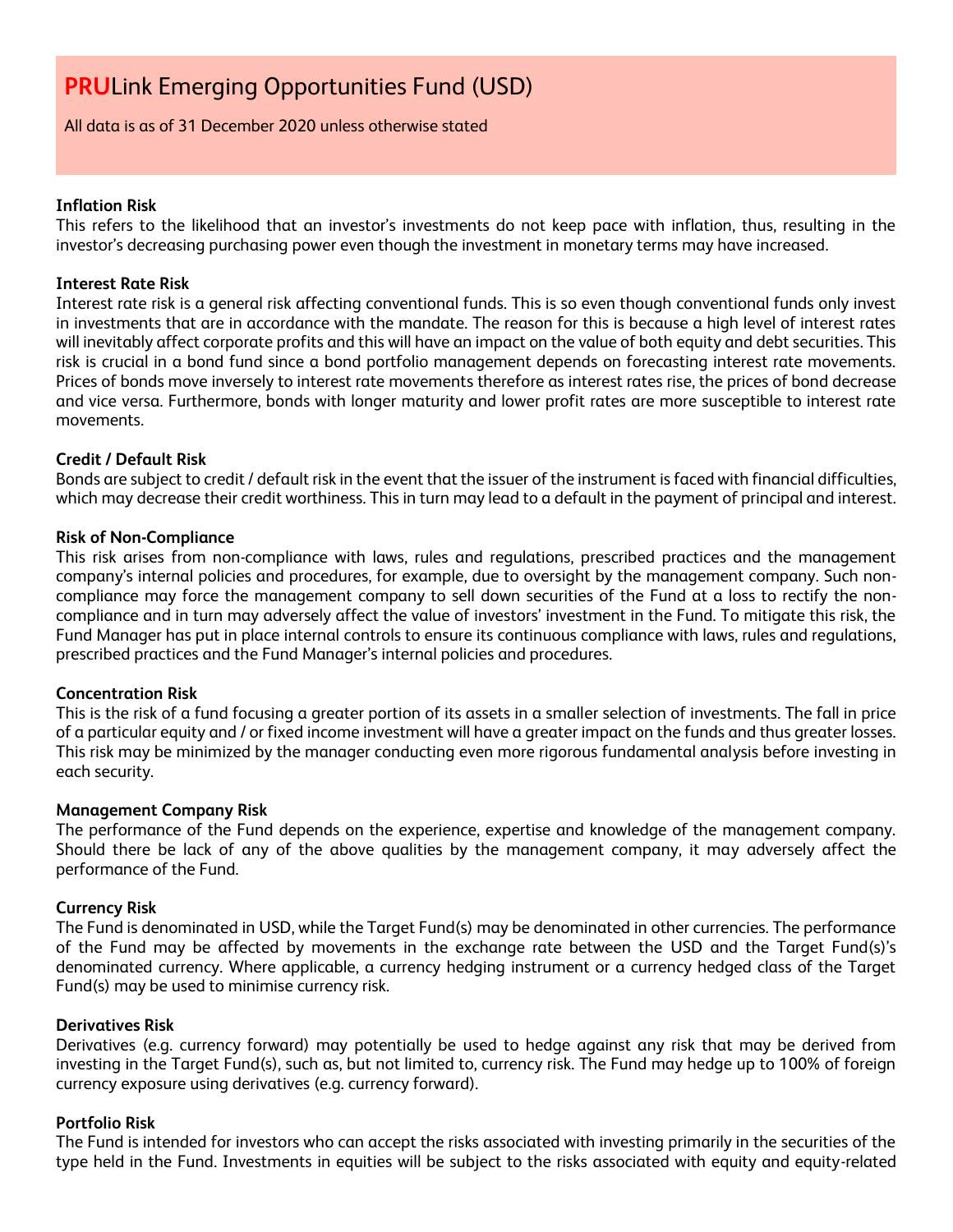### All data is as of 31 December 2020 unless otherwise stated

securities, including fluctuations in market prices, adverse issuer or market information and the fact that equity and equity-related interests are subordinate in the right of payment to other corporate securities, including debt securities. Likewise, investments in fixed income securities will be subjected to the risks associated with debt securities including credit and interest rate risk, and the additional risks associated with high-yield debt securities, loan participations and derivative securities. In addition, investors should be aware of the risks associated with the active management techniques that are expected to be employed by the Fund.

### **Specific Risks when Investing in the Target Fund(s) or its Sub-Fund(s) (collectively to be known as "Target Fund(s)")**

### **Security Risk**

Adverse price movements of a particular security invested by the Target Fund(s) may adversely affect the Target Fund(s)'s net asset value. The Target Fund Manager(s) strives to mitigate the impact of a particular security risk through portfolio diversification, which will help spread the element of risk.

### **Fund Management of Target Fund(s) Risk**

While the Fund Manager will exercise due skill and care in selecting the Target Fund(s), it does not have control over the management of the Target Fund(s) and there is no guarantee that the investment objectives will be met. This may result in policyholders suffering losses in their investments in the Target Fund(s).

The Target Fund(s) may change its objectives and become inconsistent with the objective of the Fund. In such instances, the Fund Manager will replace the Target Fund(s) with another collective investment scheme which the Fund Manager considers to be more appropriate in meeting the objective of the Fund.

### **Errors in Calculation of the Net Asset Value of the Target Fund(s)'s Risk**

There is a possibility there are errors in calculation of the net asset value of the Target Fund(s). In the event such errors occur, the net asset value of the Target Fund(s) will be affected hence, the Target Fund(s) will comply with the rules set forth in the relevant regulatory provisions applicable to the Target Fund(s). Compensation, if any, paid by the Target Fund(s) (subject to the laws of the jurisdiction in which such Target Fund(s) is domiciled), will be credited to the Fund as and when compensation is received.

In view of the foregoing, policyholders must be aware that there are circumstances where neither the Target Fund(s) nor the Fund Manager will be bound to compensate final beneficial owners.

### **Liquidity Risk**

Liquidity risk here refers to two scenarios. The first scenario is where the allocated liquidity of the Target Fund(s) is insufficient to meet redemption needs. The second scenario is where the Target Fund(s) is thinly traded. Should the investments in the Target Fund(s) be thinly traded, this may cause the Target Fund(s) to dispose the investment at an unfavorable price in the market and may adversely affect investors' investment. This risk may be mitigated through stringent security selection process.

### **Countries or Foreign Securities Risk**

This risk is associated with investments in securities listed or domiciled in countries other than the country of domicile. Any changes in the economic fundamentals, social and political stability, uncertainty or changes in countries' official currencies, currency movements and foreign investments policies in these countries may increase the volatility in asset values, liquidity and default risk which may have an impact on the prices of the securities that the Target Fund(s) invests in and consequently may affect the net asset value of the Target Fund(s).

Investments in certain markets may be restricted or controlled. In some countries, direct investments in securities may be prohibited and restricted due to regulatory requirements. These limitations may increase transaction costs and adversely affect a security's liquidity and the price in connection with the security.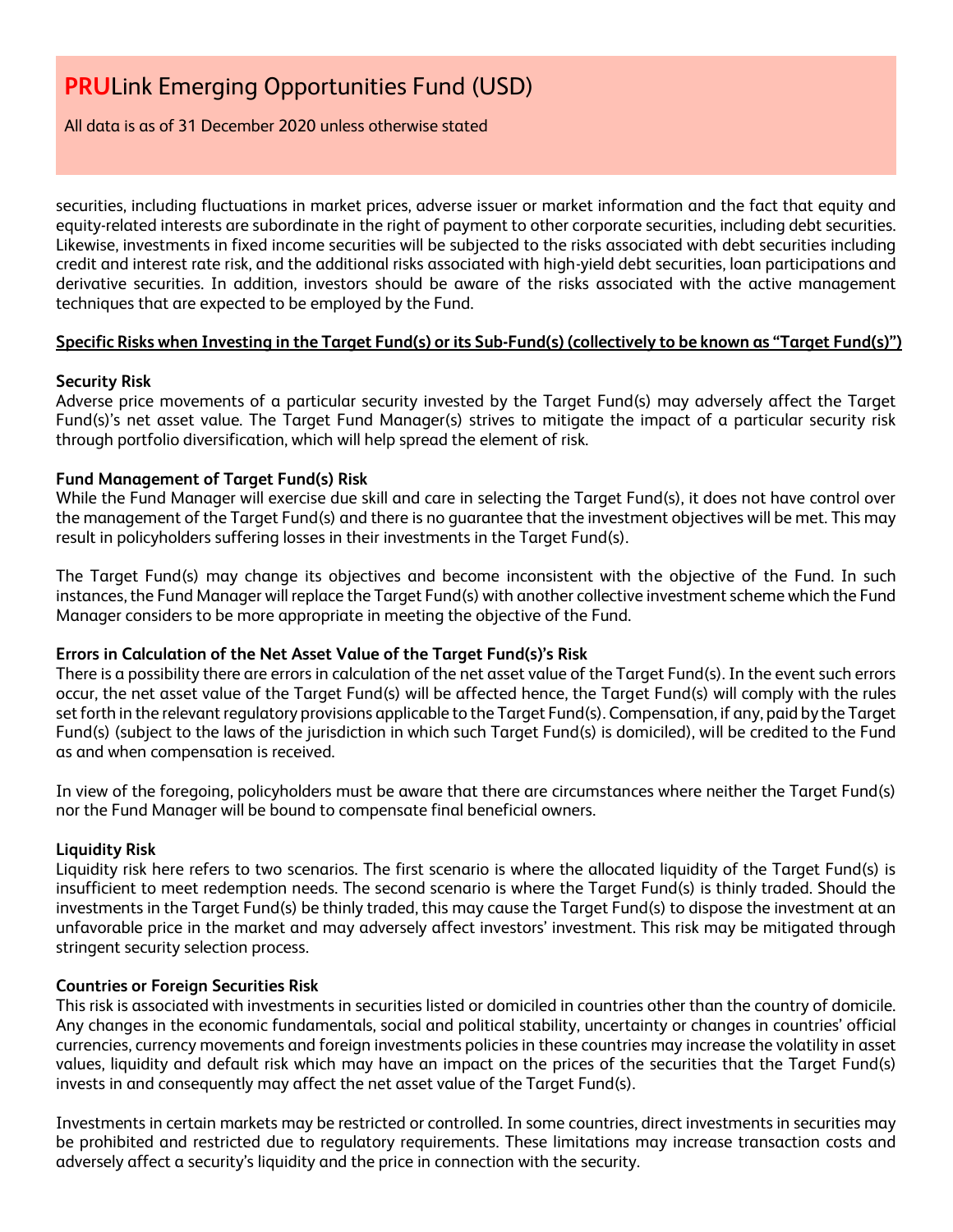All data is as of 31 December 2020 unless otherwise stated

The Target Fund Manager(s) will monitor and observe the developments in these countries where assets of the Target Fund(s) are allocated. In addition, the Target Fund Manager(s) will also employ a systematic investment process, which includes regular review, to manage and mitigate this risk.

### **Currency Risk**

The Target Fund(s)'s underlying investments may be denominated in their local currency, which may differ from the Target Fund(s)'s currency of denomination. The performance of the Target Fund(s) may be affected by movements in the exchange rate between the local currency of its underlying investments and the Target Fund(s)'s denominated currency.

### **Charges to Capital Risk**

The Target Fund(s)'s charges and expenses are taken from the capital, in whole or in part, resulting in possible constraint of capital growth.

### **Restrictions on Foreign Investment**

Some countries prohibit or impose substantial restrictions on investments by foreign entities. There may also be instances where a purchase order subsequently fails because the permissible allocation to foreign investors has been filled, depriving the Target Fund(s) of the ability to make its desired investment at the time.

### **Derivatives Risk**

The Target Fund Manager(s) may invest in derivatives which will be subject to risks. While the judicious use of derivatives by professional investment managers can be beneficial, derivatives involve risks different from, and, in some cases, greater than, the risks presented by more traditional securities investments. Some of the risks associated with derivatives are market risk, management risk, credit risk, liquidity risk and leverage risk. Investments in derivatives may require the deposit or initial margin and additional margin on short notice if the market moves against the investment positions. If no provision is made for the required margin within the prescribed time, the investment may be liquidated at a loss. Therefore, it is essential that such investments in derivatives are monitored closely.

The Target Fund Manager(s) has the necessary controls for investments in derivatives and have in place systems to monitor the derivative positions for the Target Fund(s). The Target Fund Manager(s) does not intend to use derivatives transactions for speculation or leverage but may use them for efficient portfolio management and/or risk management. Currency risk is simply one of the market risks which the fund will be exposed to and can be hedged using derivatives such as FX forwards/futures. Often the underlying currency risk may be taken on as a result of buying an underlying equity or bond. If the Target Fund Manager(s) does not want to also take the currency risk associated with these underlying assets, the Target Fund(s) may use Forward Foreign Exchange contracts to hedge any currency risk derived from holdings of non-base currency positions. Essentially this use of currency forwards is to hedge currency risk in the Target Fund(s).

### **Risks Associated with Investments via Stock Connect**

The relevant rules and regulations on Stock Connect are subject to change which may have potential retrospective effect. The Stock Connect is subject to quota limitations. Where a suspension in the trading through the programme is effected, the Target Fund's ability to invest in China A-Shares or access the PRC market through the programme will be adversely affected. In such event, the Target Fund's ability to achieve its investment objective could be negatively affected.

*The above should not be considered to be an exhausted list of the risks which potential policyholders should consider before investing in the Fund. Potential policyholders should be aware that an investment in the Fund may be exposed to other risks of exceptional nature from time to time.*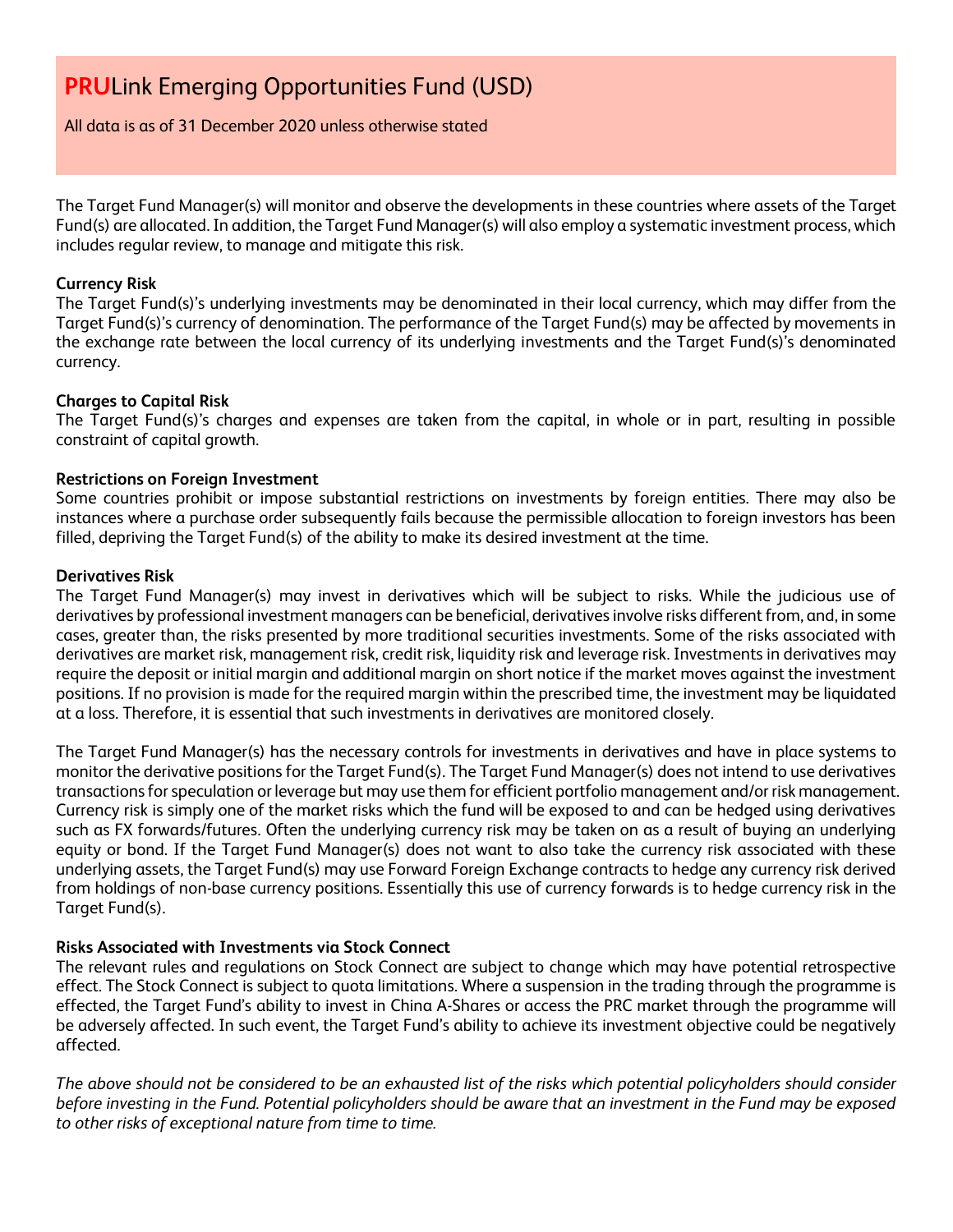All data is as of 31 December 2020 unless otherwise stated

#### **Risk Management**

#### **Forecasting Risk**

Potential risks are taken into consideration in the process of sector allocation and stock selection based on analysis on various key factors such as economic conditions, liquidity, qualitative and quantitative aspects of the securities.

#### **System Control**

Risk parameters are set internally for each fund, depending on client's risk profile. These risk parameters include limits of issuer bet, group issuer, sector rating and issue size of the securities held in the portfolio.

A front-end office system is in place to monitor portfolio risks, serving as an auto filter for any limitations or breaches.